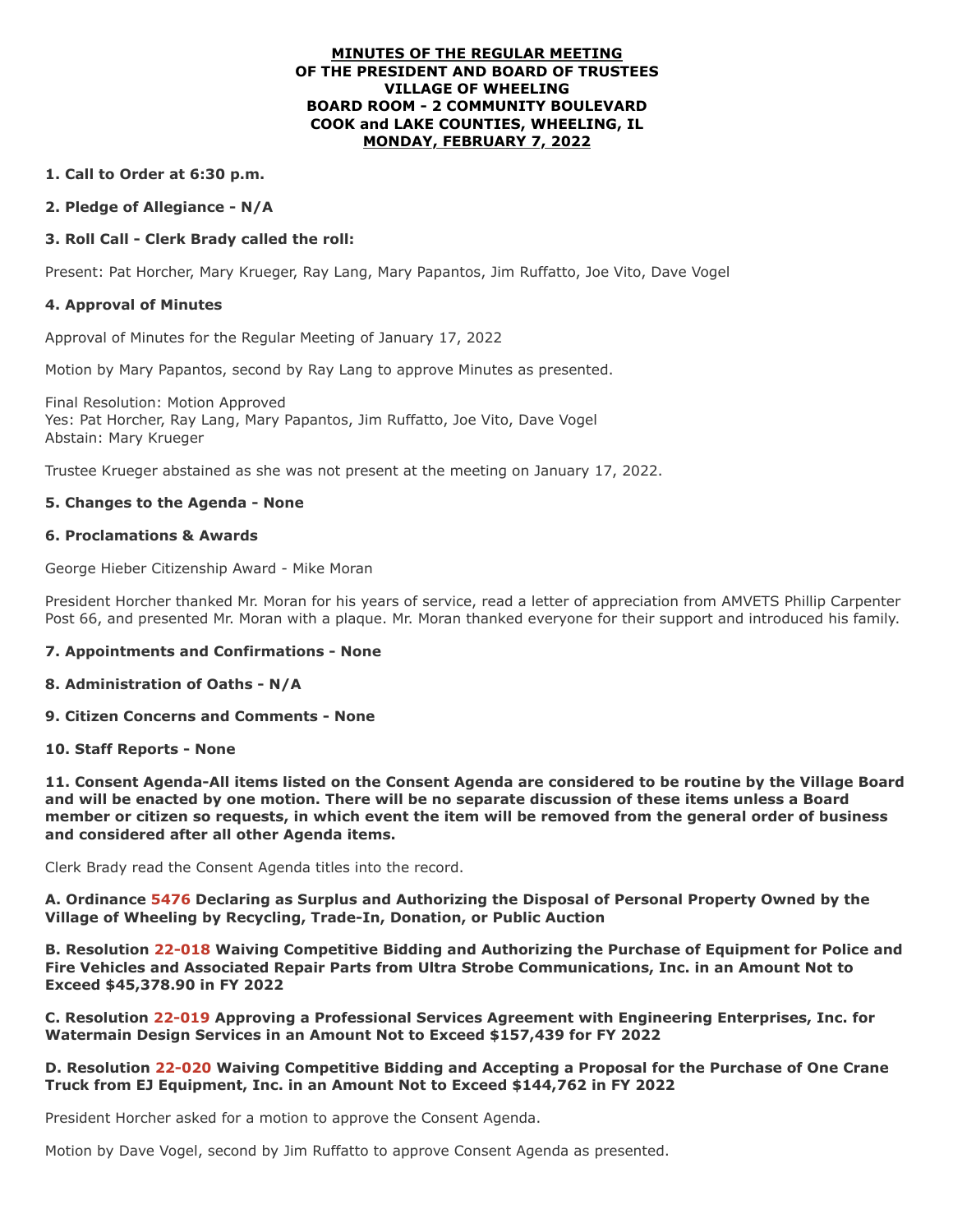Final Resolution: Motion Approved Yes: Pat Horcher, Mary Krueger, Ray Lang, Mary Papantos, Jim Ruffatto, Joe Vito, Dave Vogel

### **12. Old Business - None**

# **13. New Business - All Listed Items for Discussion and Possible Action**

#### **A. Ordinance 5477 Amending Ordinance No. 5275, which Granted a Special Use to Permit Two Truck Freight Terminal Operators under Title 19, Zoning, Chapter 19.10.030, Special Uses, for the Property Located at 199 Shepard Avenue (JV Global) (Docket No. 2019-11D)**

Clerk Brady read the legislation title into the record. Community Development Director Ross Klicker introduced the item and read conditions for approval as follows:

- 1. All freight handling operations shall occur in the building or at the loading docks, and not within the outdoor surface parking lots.
- 2. The freight terminal special use shall be limited to a gross floor area of 16,150 square feet and not more than 35 truck parking spaces.
- 3. The hours of operation shall be limited to the schedules identified in the project description letter, dated April 26, 2019

Petitioner was present and answered a question from the Board.

Motion to approve by Dave Vogel, second by Ray Lang.

Final Resolution: Motion Approved Yes: Pat Horcher, Mary Krueger, Ray Lang, Mary Papantos, Jim Ruffatto, Joe Vito, Dave Vogel

### **B. DISCUSSION RE: Major Site Plan & Appearance Concept Review, Korean Cultural Center of Chicago (9930 Capitol Drive)**

Clerk Brady read the Discussion title into the record. Manager Sfondilis described the Concept Review process. Community Development Director Ross Klicker presented an overview of the project.

Mr. Yugene Cha, architectural advisor for the Korean Cultural Center of Chicago (KCCoC), was present and answered questions from the Board.

President Horcher asked if the Board is in favor of the Site Plan and Appearance Concept for KCCoC.

Final Resolution: Consensus Approved Yes: Pat Horcher, Mary Krueger, Ray Lang, Mary Papantos, Jim Ruffatto, Joe Vito, Dave Vogel

### **C. Ordinance 5478 Amending Title 8, Public Peace and Safety, of the Municipal Code of the Village of Wheeling, Illinois**

Clerk Brady read the legislation title into the record. Manager Sfondilis gave an overview of the code amendments coming before the Board in the next few months. Manager Sfondilis stated that changes to Title 17 (subdivision code) and Title 19 (zoning code) will be discussed at the Joint Workshop Meeting with the Plan Commission in August. Village Attorney James Ferolo reviewed the changes to Title 8. Police Chief James Dunne answered a question from the Board.

Motion to approve by Jim Ruffatto, second by Mary Krueger.

Final Resolution: Motion Approved Yes: Pat Horcher, Mary Krueger, Ray Lang, Mary Papantos, Jim Ruffatto, Joe Vito, Dave Vogel

### **D. PRESENTATION RE: Lakota Group Restaurant Row Corridor Plan Update**

Clerk Brady read the Presentation title into the record. Economic Development Director Patrick Ainsworth introduced the item. Scott Ferris from Lakota Group addressed the Board and gave a recap on Phase 1 of the project. Mr. Ferris answered questions from the Board regarding invasive plant species, outside funding opportunities, floodplain studies, reimagining restaurant row, community engagement, future maintenance costs, and IDOT involvement. Director Ainsworth encouraged attendance at a Community Workshop which will give the public an opportunity to learn more about the project and share thoughts and ideas about the future of Wheeling's Restaurant Row; the workshop will be held on February 24, 2022, at 5:30 p.m. in the Board Room at Village Hall. Director Ainsworth added that there is a survey at www.WheelingRestaurantRowPlan.com to provide the project team valuable feedback to help guide Phase 2 of the planning process.